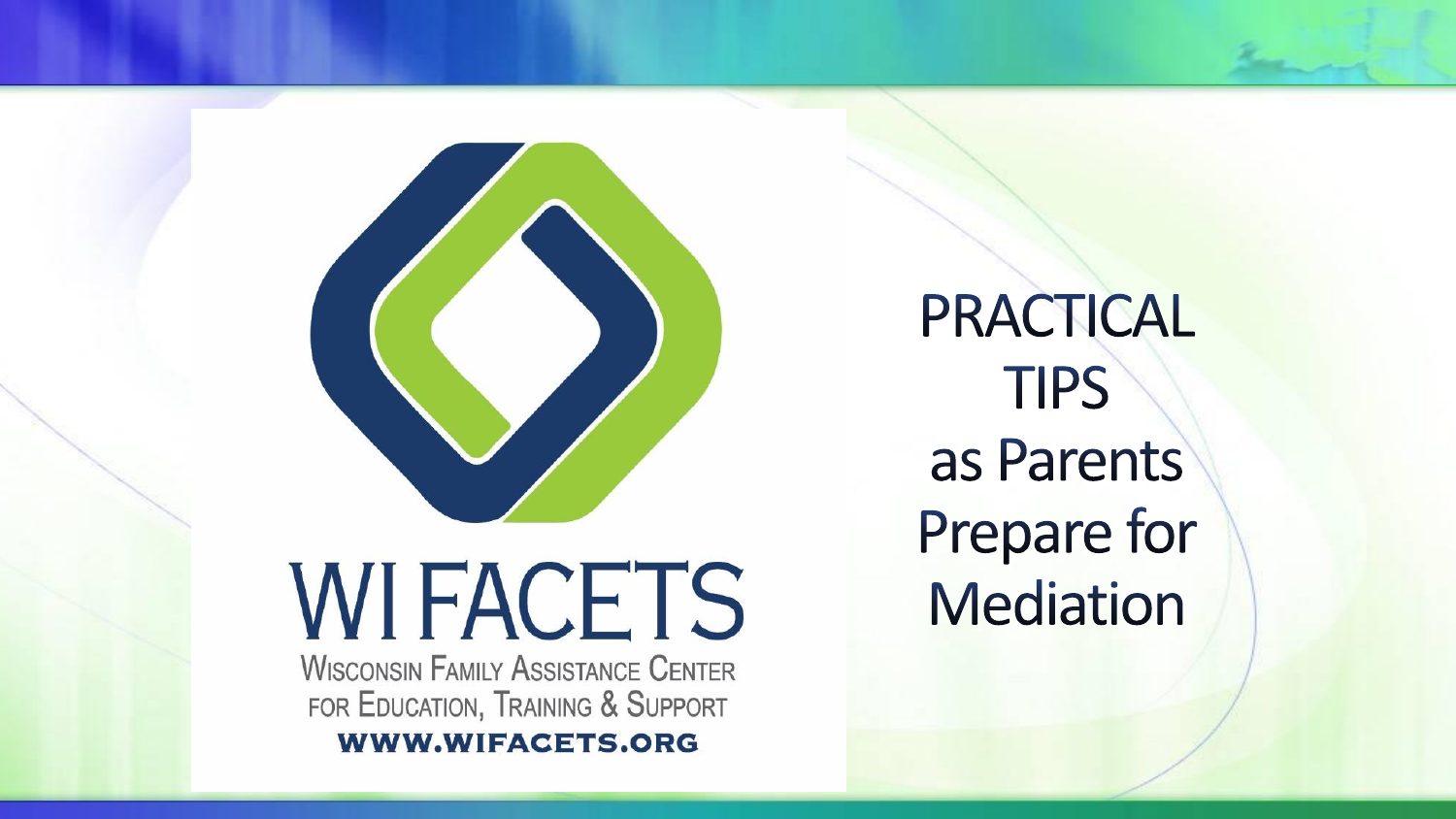#### Practical Tips as Parents Prepare for Mediation

**• This webinar is intended for parents who have** already contacted the Wisconsin Special Education Mediation System (WSEMS)and have reached an agreement with their school district to enter into mediation.

**• This information and tips are based on my** participation supporting families at over 75 mediations in the past 7 years.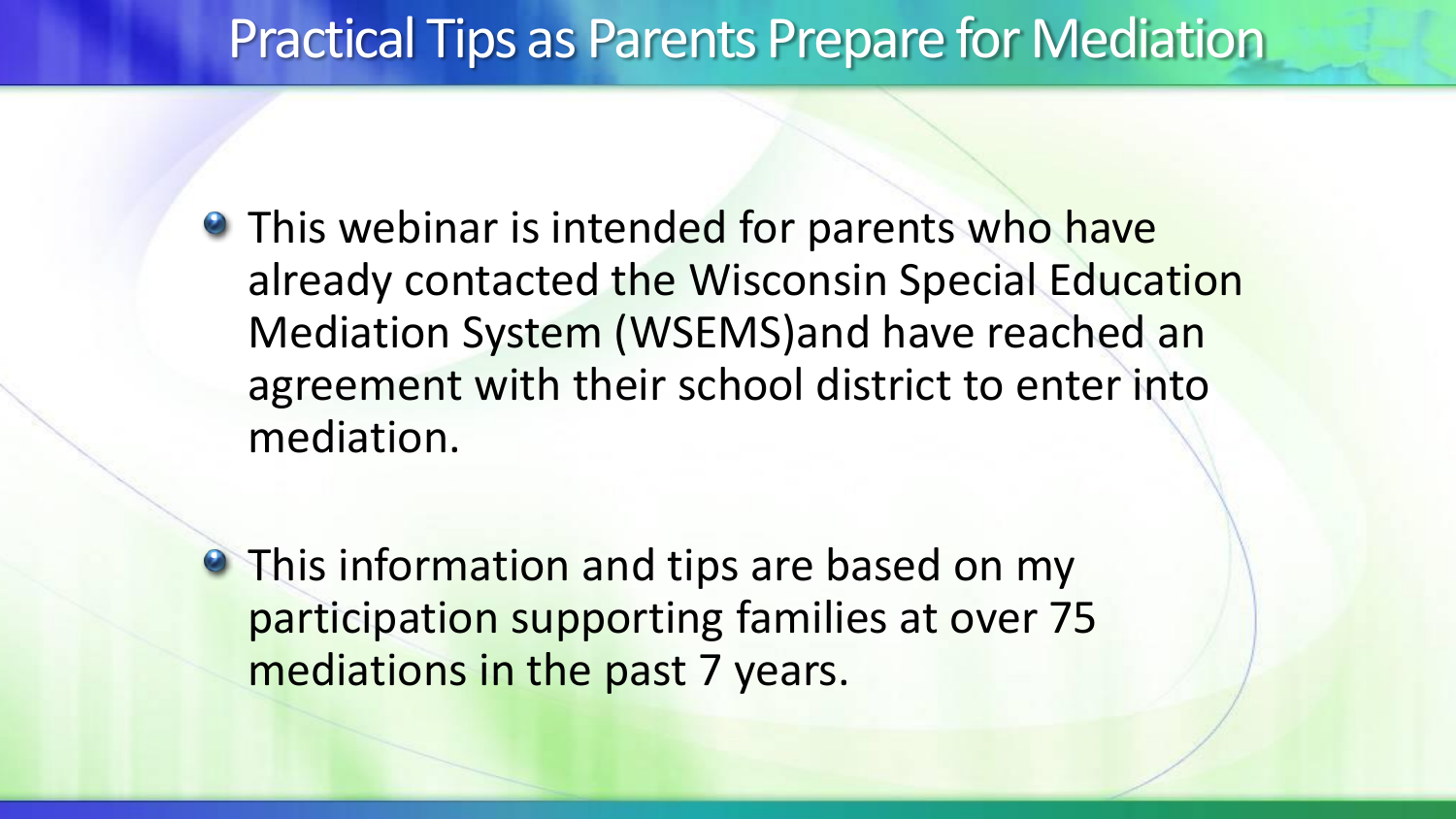#### **Mediator Selection**

- **After the School District and the parents have agreed to** mediation, each party submits several names of potential mediators. The biographies of the mediators can be found on the [WSEMS website.](wsems.us) Remember, mediators are impartial, so past experience might be a consideration as well as sometimes parents like to choose a person who indicates that she/he has a child with a disability.
- **Typically, there is a common mediator that each party can agree** upon. After the mediator is determined, the process is turned over to the mediator and WSEMS is no longer involved.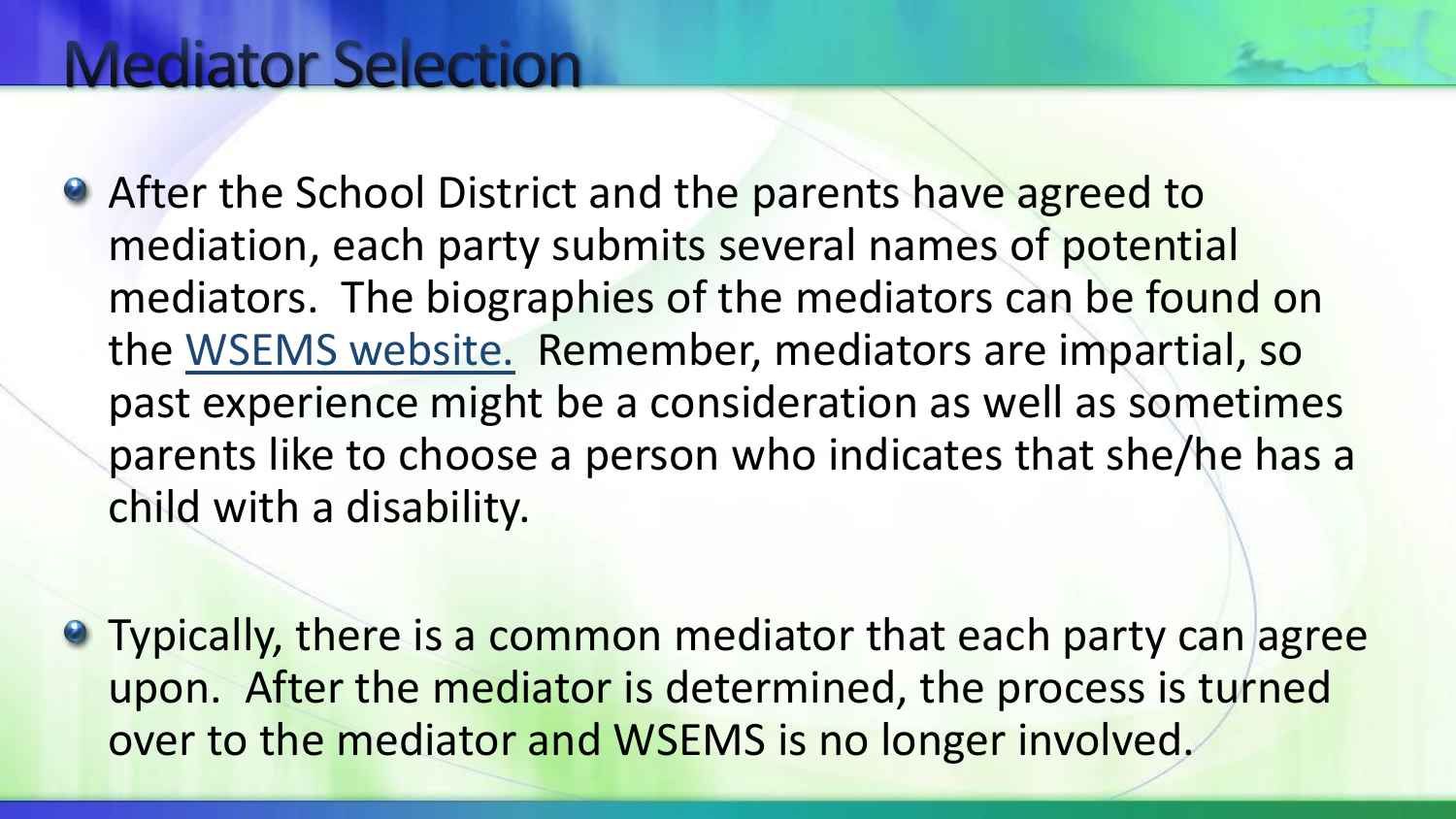#### **Establishing a Mutual Time**

- **The mediator initially will be in contact with both parties to** establish a mutual date, time, and location (if in person)for the mediation. At times, the parents or district have requested to have mediation at a neutral location.
- Most mediators set a 4-hour time frame, although that may not be needed. Also, an additional date can be established at the mediation session if the parties feel that additional time will help them reach an agreement.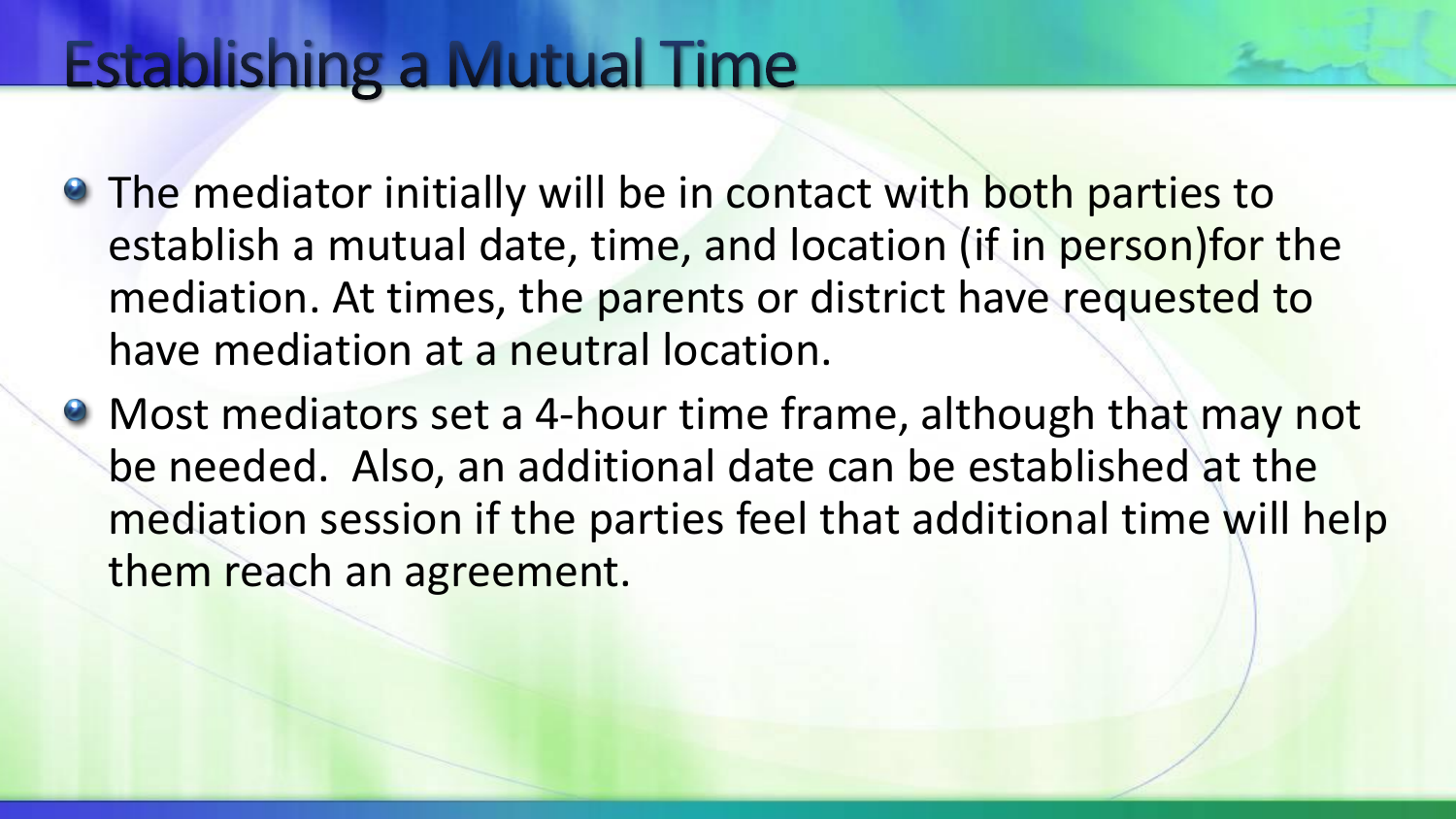#### **Participants in the Mediation**

- Often the participants are established when the parties are talking with WSEMS. If not, those will be decided when the mediator is in contact with the parties.
- **By statute, each party is allowed 2 participants. It is purposely kept small** so discussions can be more focused. However, additional participants can be requested, but need to be mutually agreed to. Sometimes, the district will bring their school attorney as one of their participants. The majority of WSEMS mediation sessions have been held without attorneys or advocates. The rate of agreement is about the same with attorneys or advocates present as without.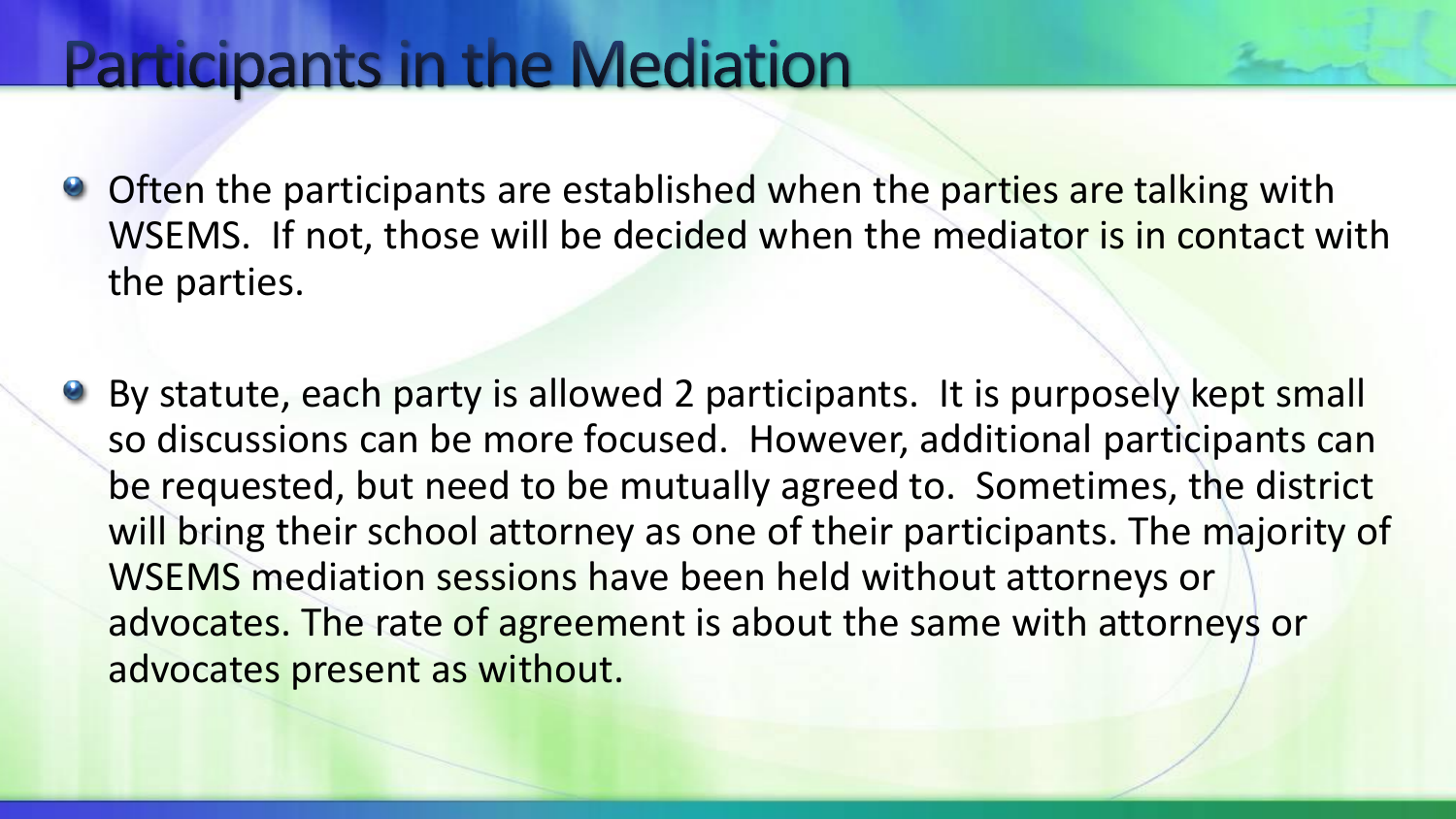#### **Discussion with the Mediator**

- **Many mediators will arrange to talk to both parties prior to the** actual mediation session to get a more complete understanding of each party's position. They also may request a copy of the child's current IEP.
- **If such a conversation takes place, the mediator is only listening** and not making any judgments. (Mediators are impartial).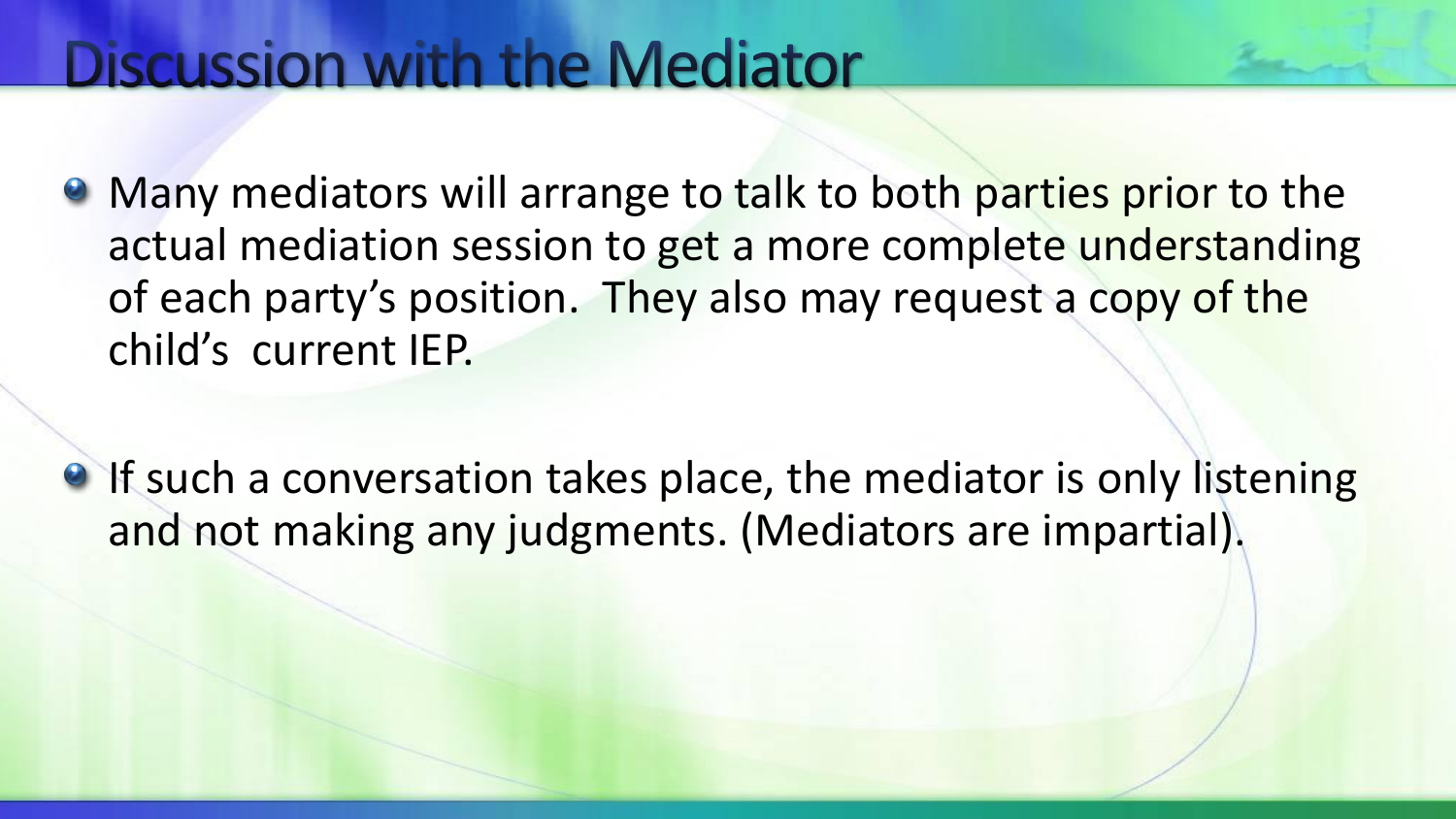## **Preparing for the Mediation**

- **•** The first thing that parents need to do is make a list of their concerns. This most likely will be those things that the parents and the district were unable to reach agreement upon at the last IEP team meeting. The first item listed should be their most important concern.
- **Parents should organize any documents that support their concerns. For** example:
	- School evaluations
	- Current IEP
	- Any private assessments
	- IEP progress reports, discipline reports, and report cards
	- Note or emails from teachers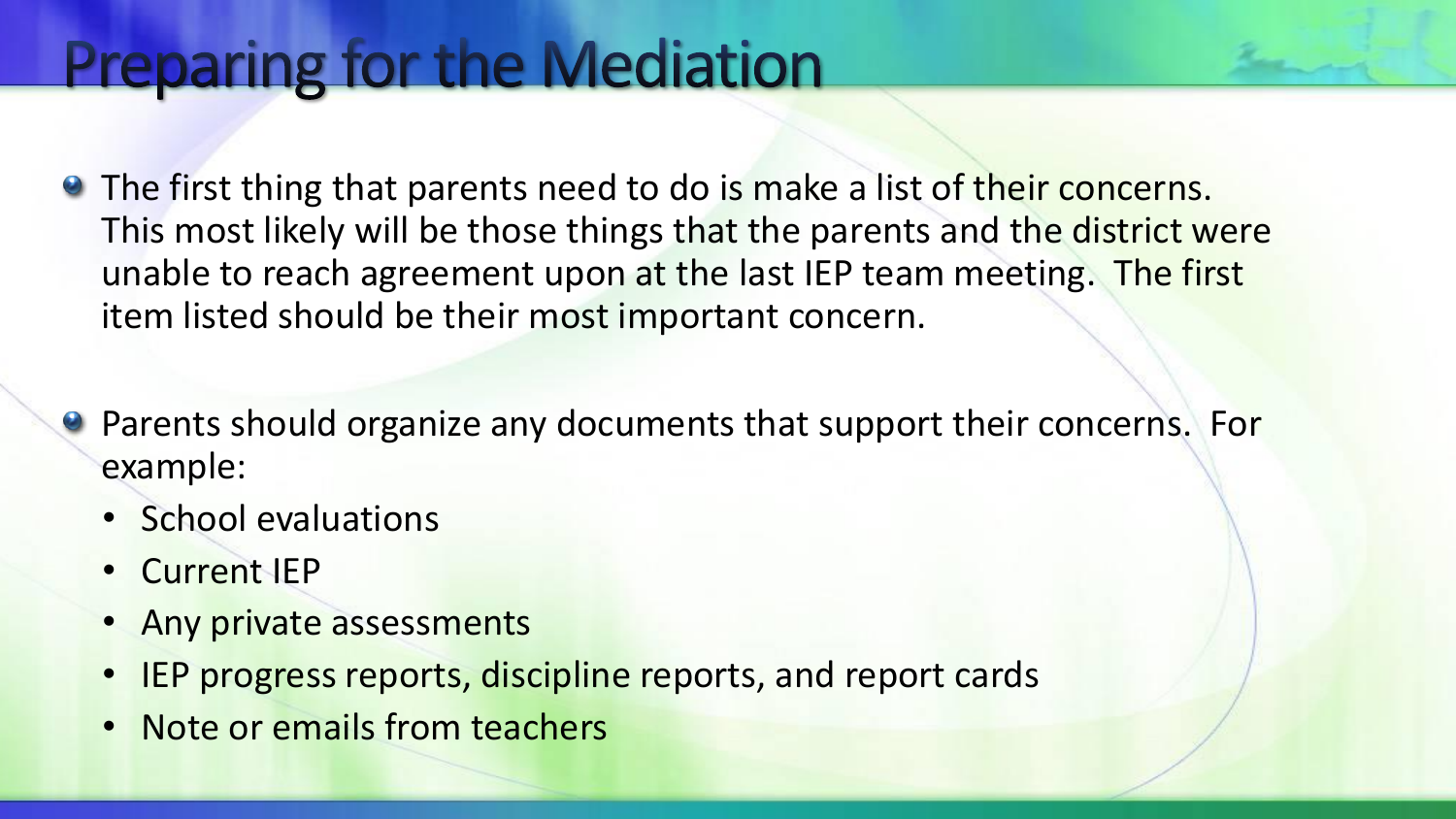#### **Preparing for the Mediation--Continued**

- **Next to each concern, parents should make a note of possible** resolution options. What might be the best outcome? What might the parent be willing to accept as a resolution since mediation is a give and take process.
- Parents should be aware of alternatives if an agreement can't be reached during mediation. Typically, that next step would be a due process hearing and parents need to be aware of the risk that might involve as well as the potential monetary costs.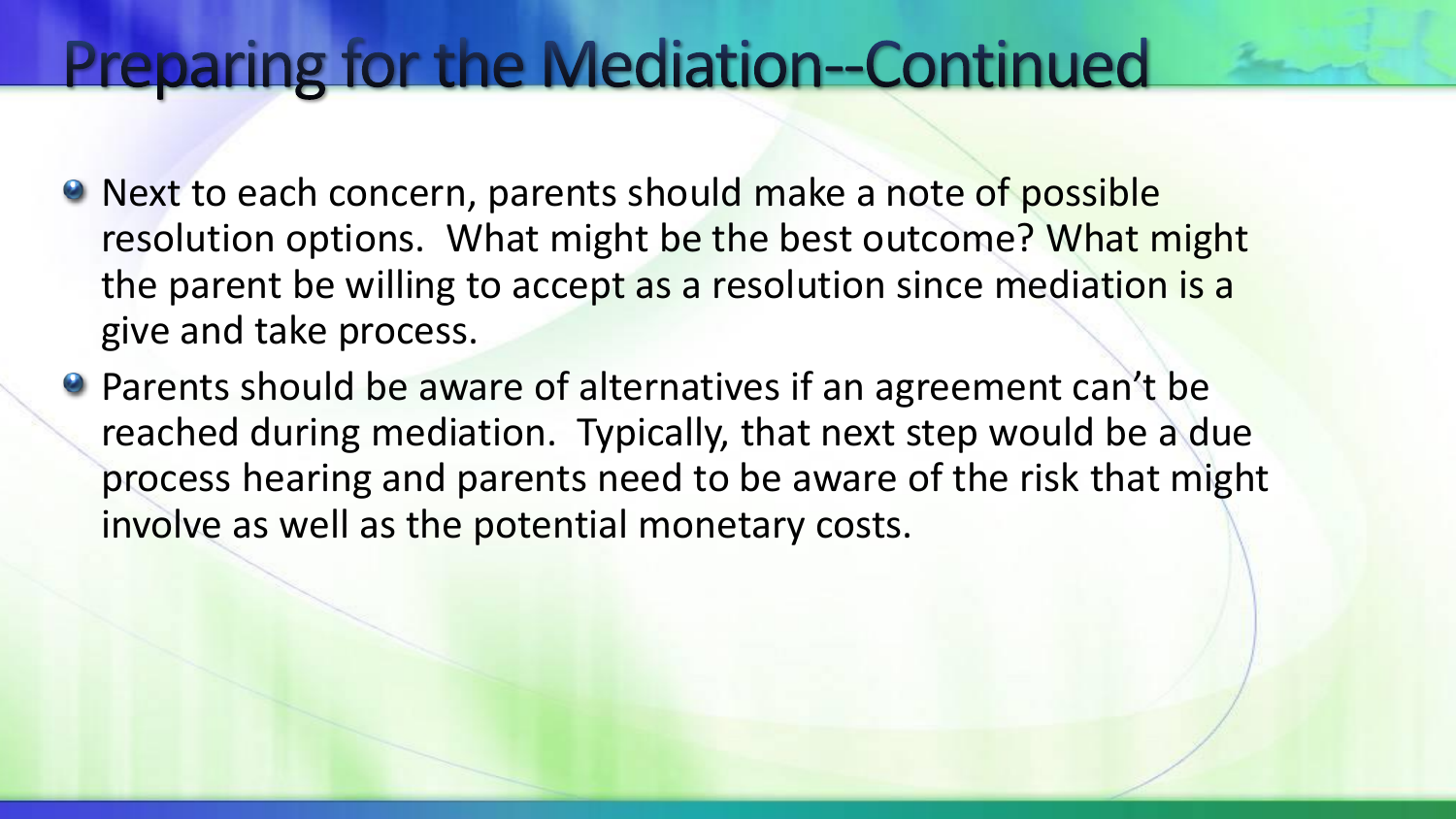#### **Preparing for the Mediation--Continued**

- Parents should anticipate questions that school personnel may ask or information on which they might need clarification.
	- Any new medications?
	- Are same things being experienced at home?
	- What works for the parent at home?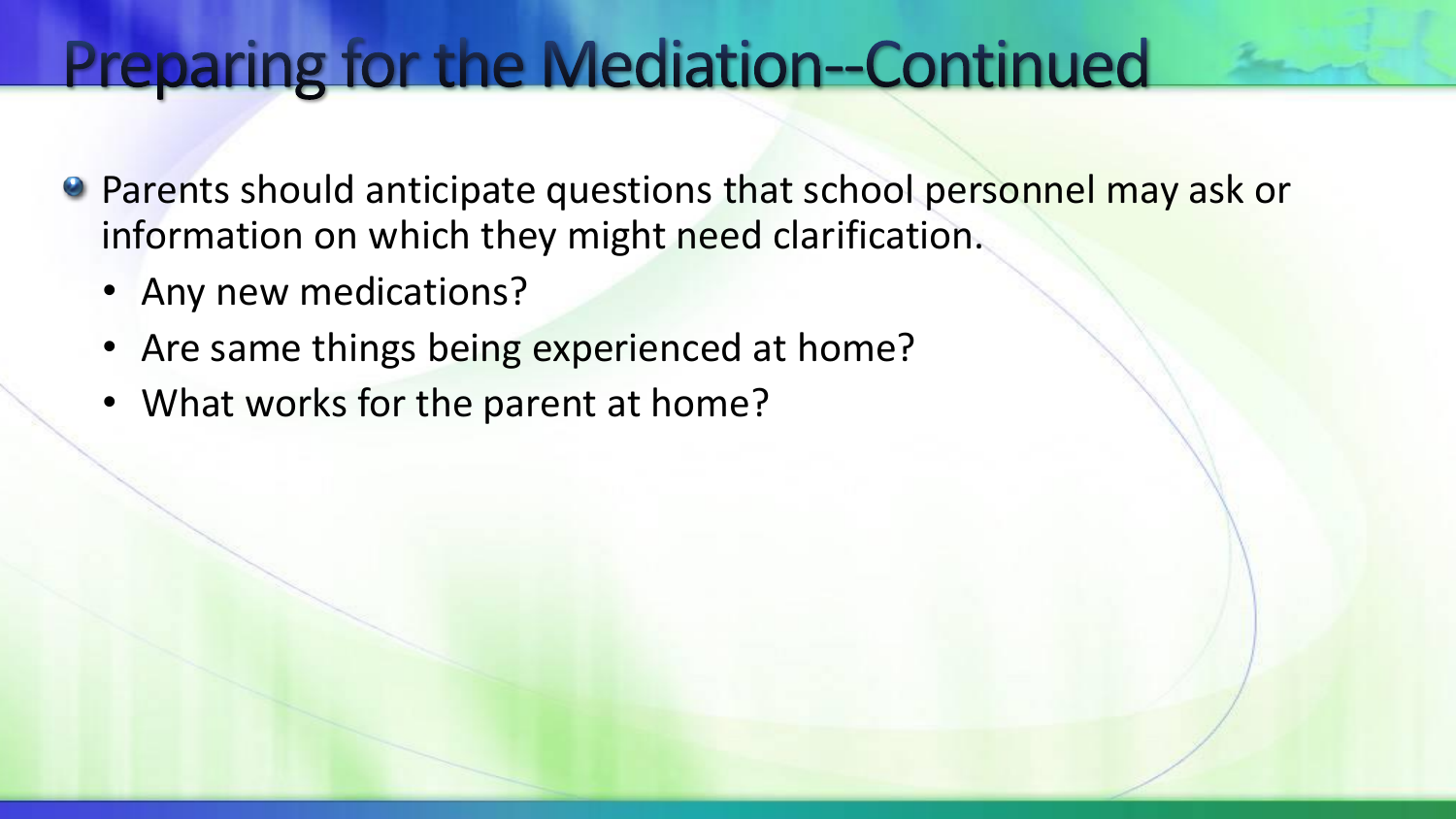#### The Mediation Itself- In Person

- On the day of the mediation try and arrive a bit before the scheduled time so that you can get settled and organized. It is also good to bring something to drink and perhaps a snack. Some districts do order lunch if the mediation is scheduled during that time period.
- **The mediator will begin the mediation session with introductions as** well as discuss logistics such as restrooms, breaks, possible lunch breaks etc. Then the mediator will review the agreement to mediate which all parties present sign. This should have been given to you through WSEMS, but also can be found on their website.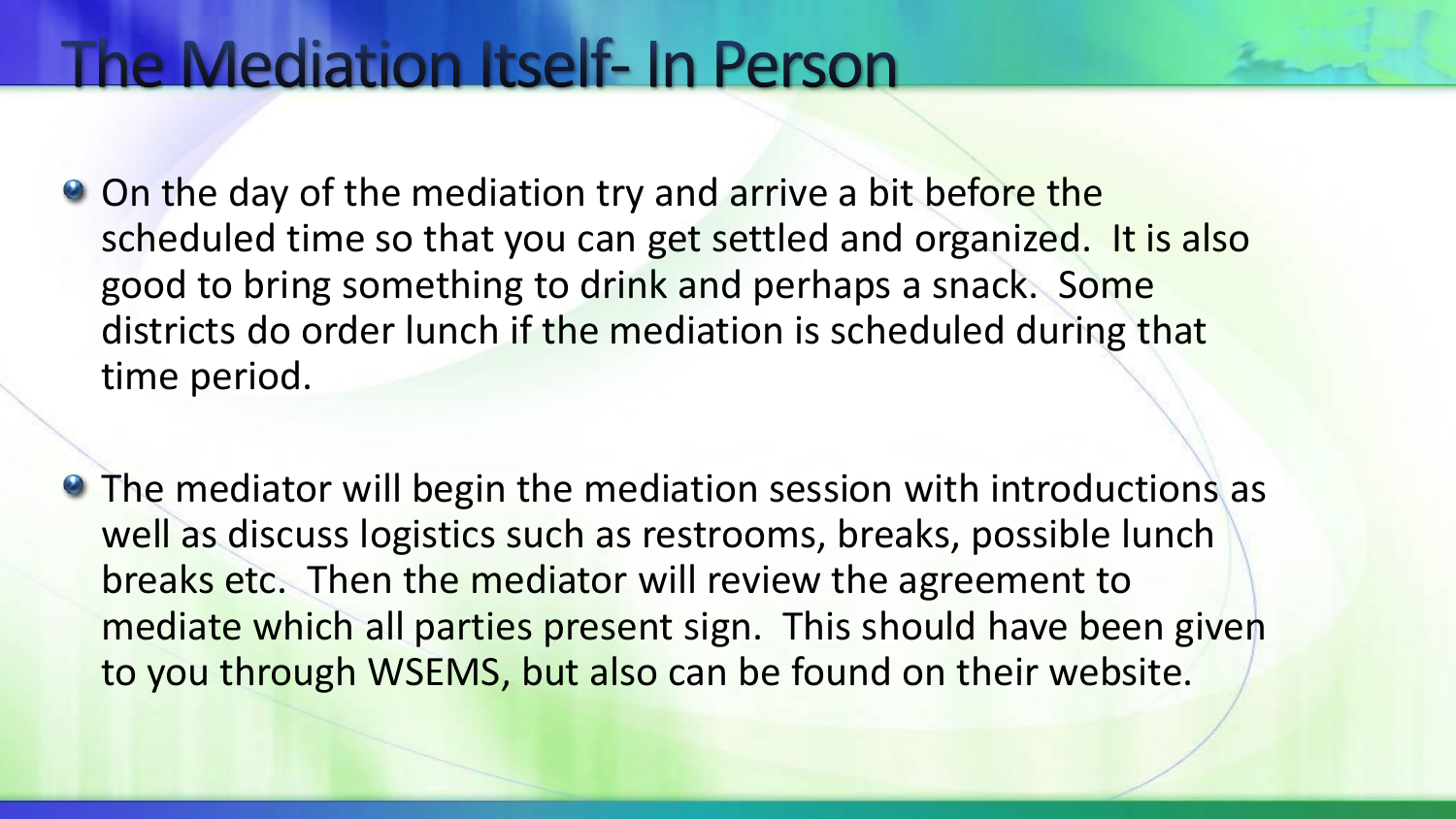#### **The Mediation Itself-Virtual**

- **Due to COVID precautions all mediations are being conducted** virtually. Typically, this is through Zoom. You can use a smart phone to access Zoom, but it does work better with an Ipad or computer.
- **Prior to the virtual mediation all participants will receive via** Docusign the agreement to mediate.
- <sup>o</sup> It is still possible to enter into separate caucuses if needed during the mediation session. The mediator has the capability of putting participants into breakout rooms.
- <sup>o</sup> I have participated in numerous virtual meetings and this format has worked well.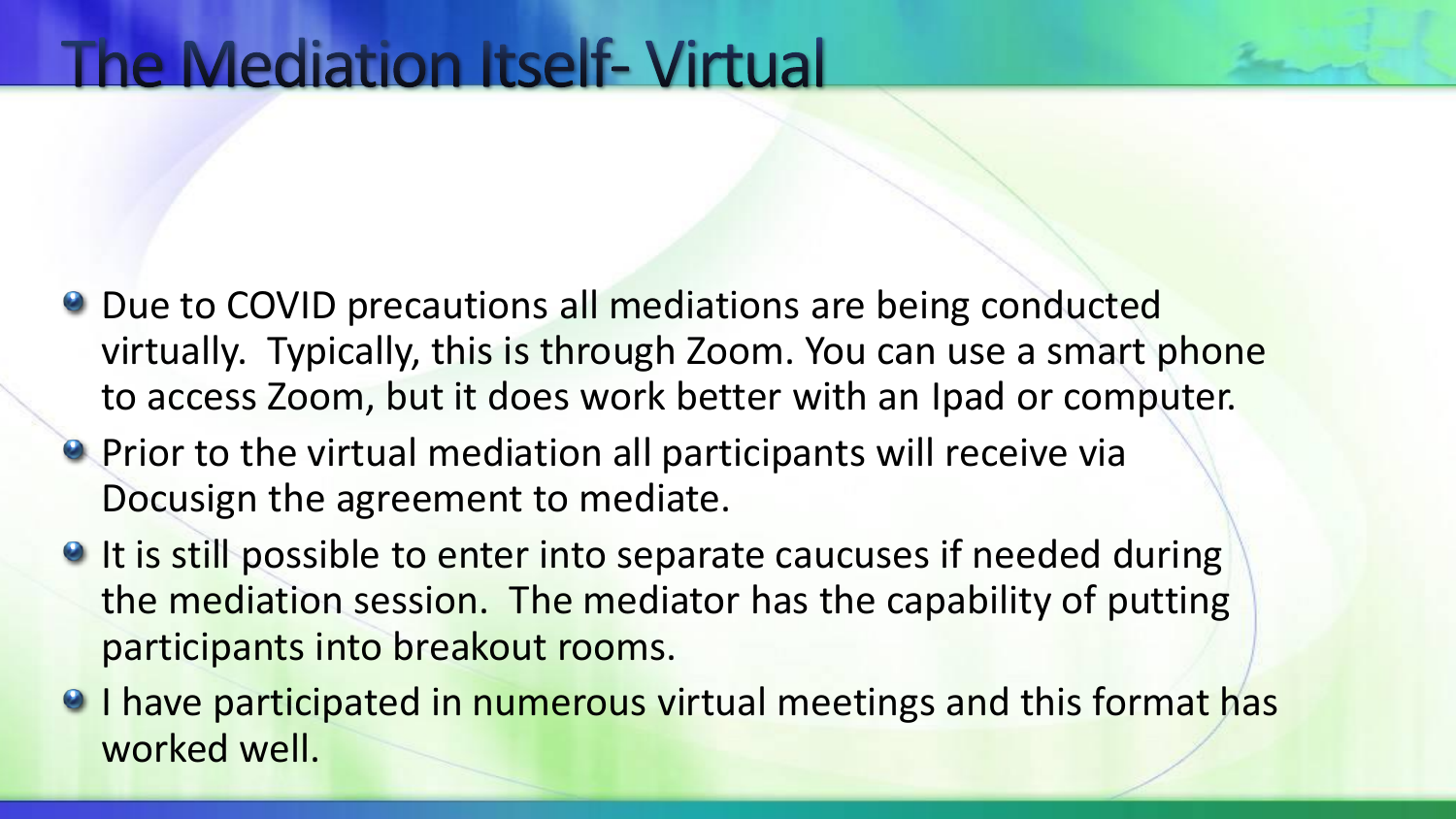- **The mediator will typically begin the actual mediation session by** having the parents express their concerns about what they feel their child needs. It is helpful to have that "opening statement" in written format so nothing is forgotten. It might be at this time that the parents bring forth any additional documentation.
- Most mediators will say while it may be important to talk about the past to get some perspective, that mediation is a forward-looking process and that is where focus should be.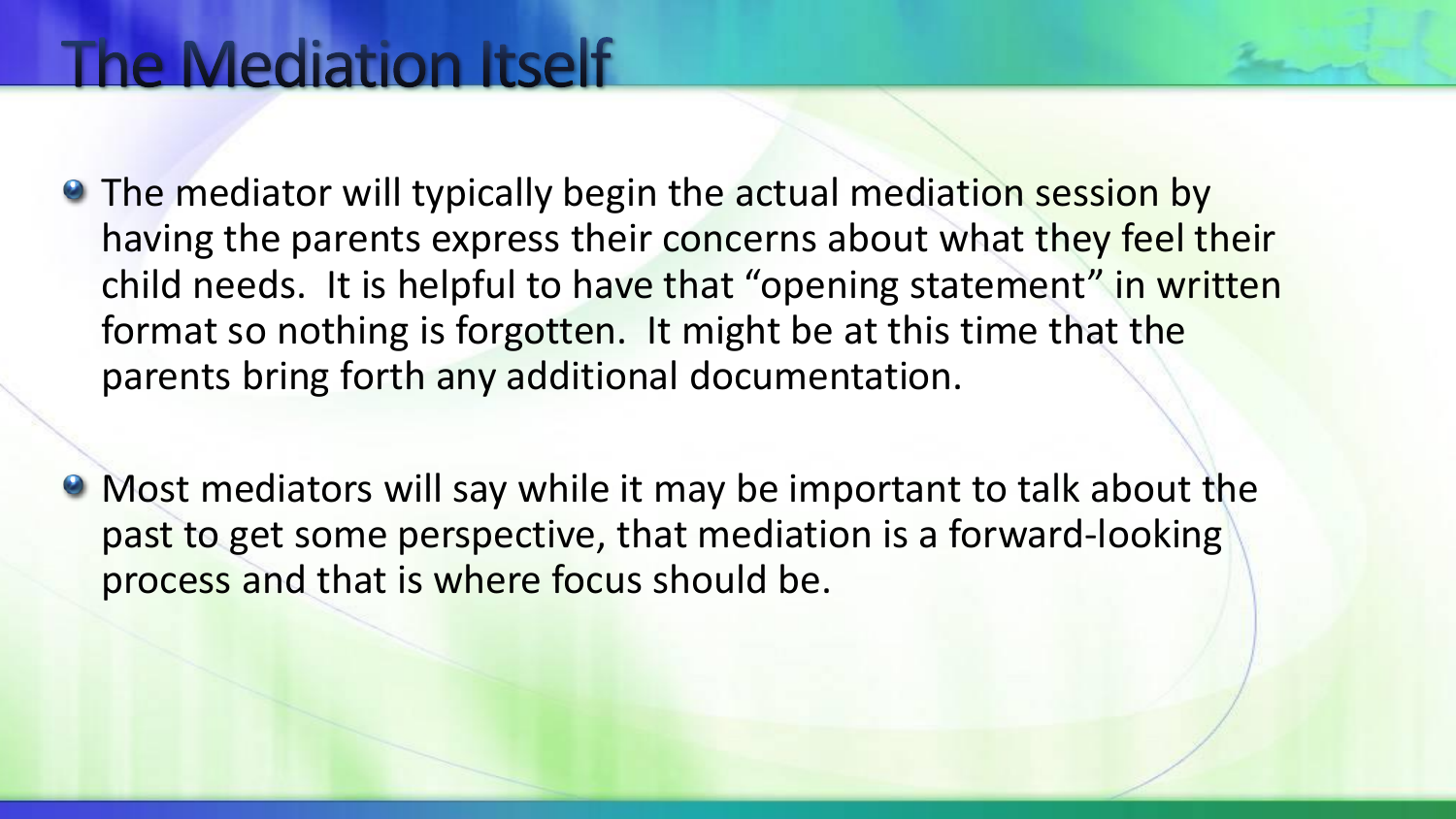It is also suggested that parents focus on **interests** rather than **positions.** Positions are commitments to defined outcomes. Interests are informed by concerns. When parents focus on their interests rather than their position, it is often easier to arrive at multiple solutions that respond to the interests of both parties.

**•** For example:

**Position-** Parents feel their child needs a full time 1-1 aide. **Interest-** Parents feel their daughter can't use the bathroom independently and often has to wait a long time to get someone to assist her, causing her to have frequent accidents.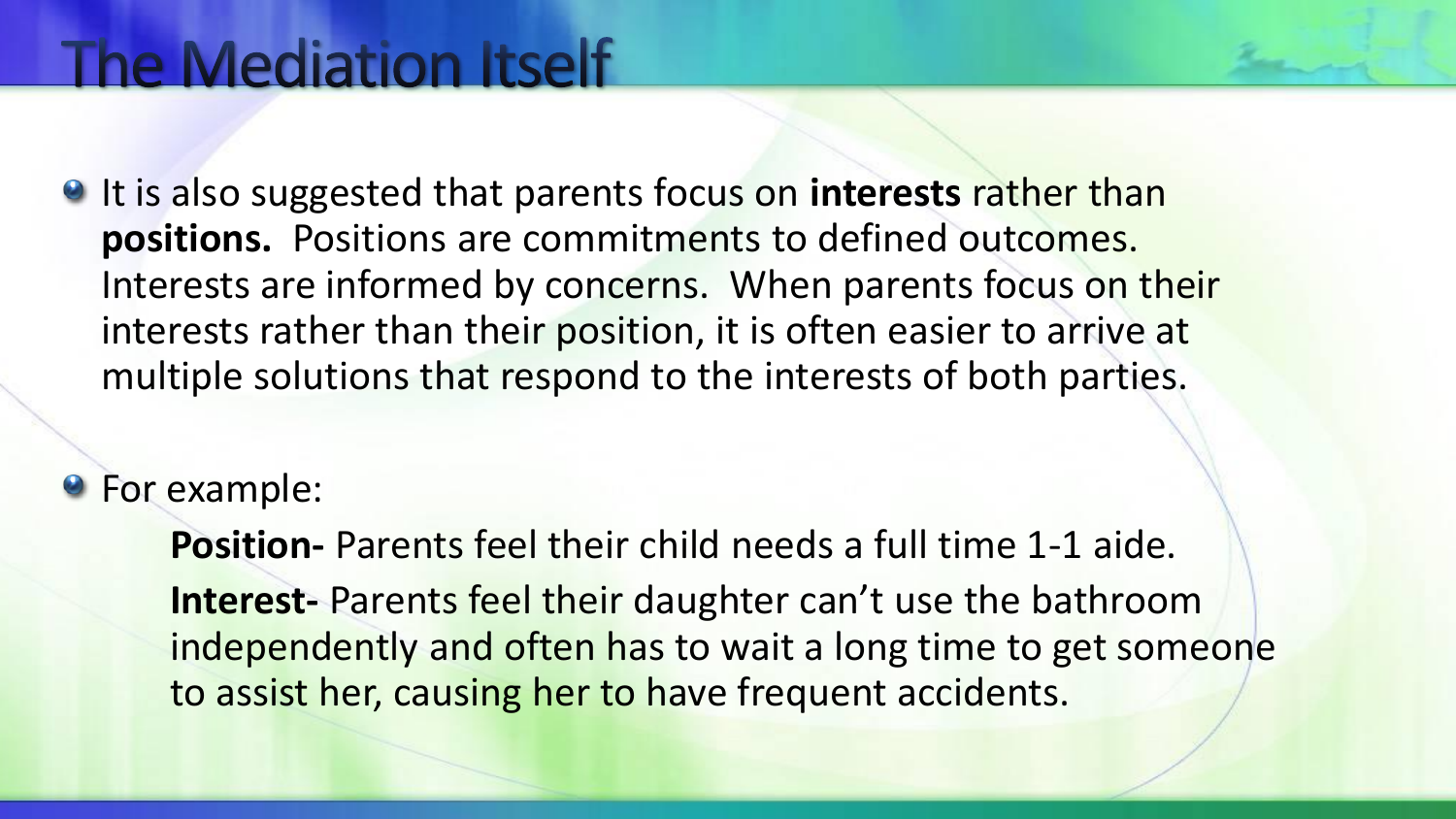#### **Another example:**

**Position-** Parents feel their child must have the Orton-Gillingham Reading program.

**Interest-** Parents feel their child is not making progress in learning to read. He needs to be taught using a multi-sensory approach. The parents are concerned their child is moving to the middle school and is still quite far behind in his reading skills.

While the education of their child is an emotional issue for parents, they should try not to be accusatory. Parents need to separate their emotions from the problem whenever possible.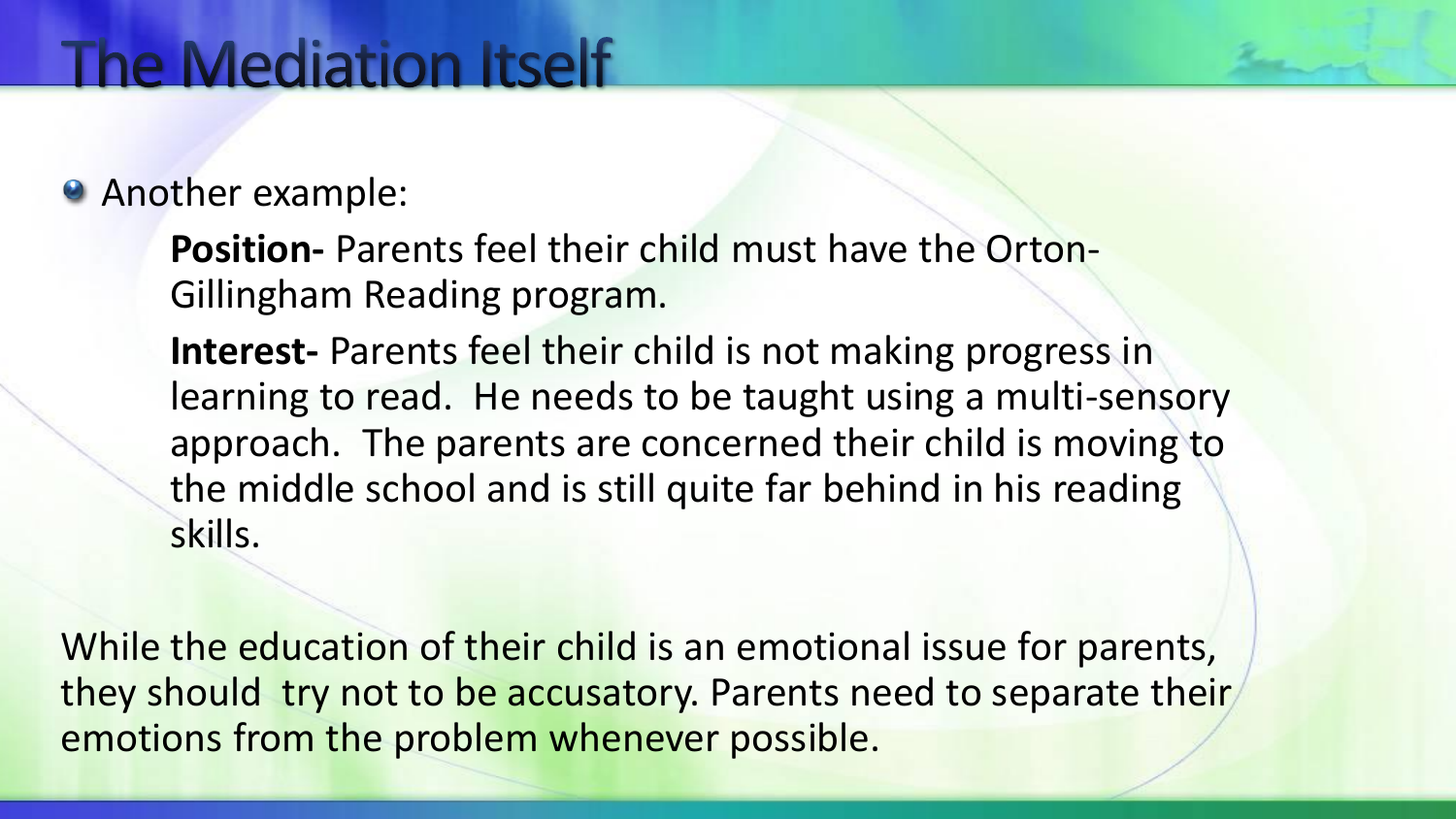- After the parents have presented their concerns and possible outcomes, the district now presents their "side." They may talk about what they are currently doing, what progress is being made and data to support that, and how potential changes can be made.
- Just as the district is expected to listen respectfully while parents are presenting, parents are expected to do the same. It is helpful for parents to take notes on areas on which they may agree or disagree so that those points can be discussed further at a later point. While participants can take notes at the session, no audio, video or written record of the session is allowed.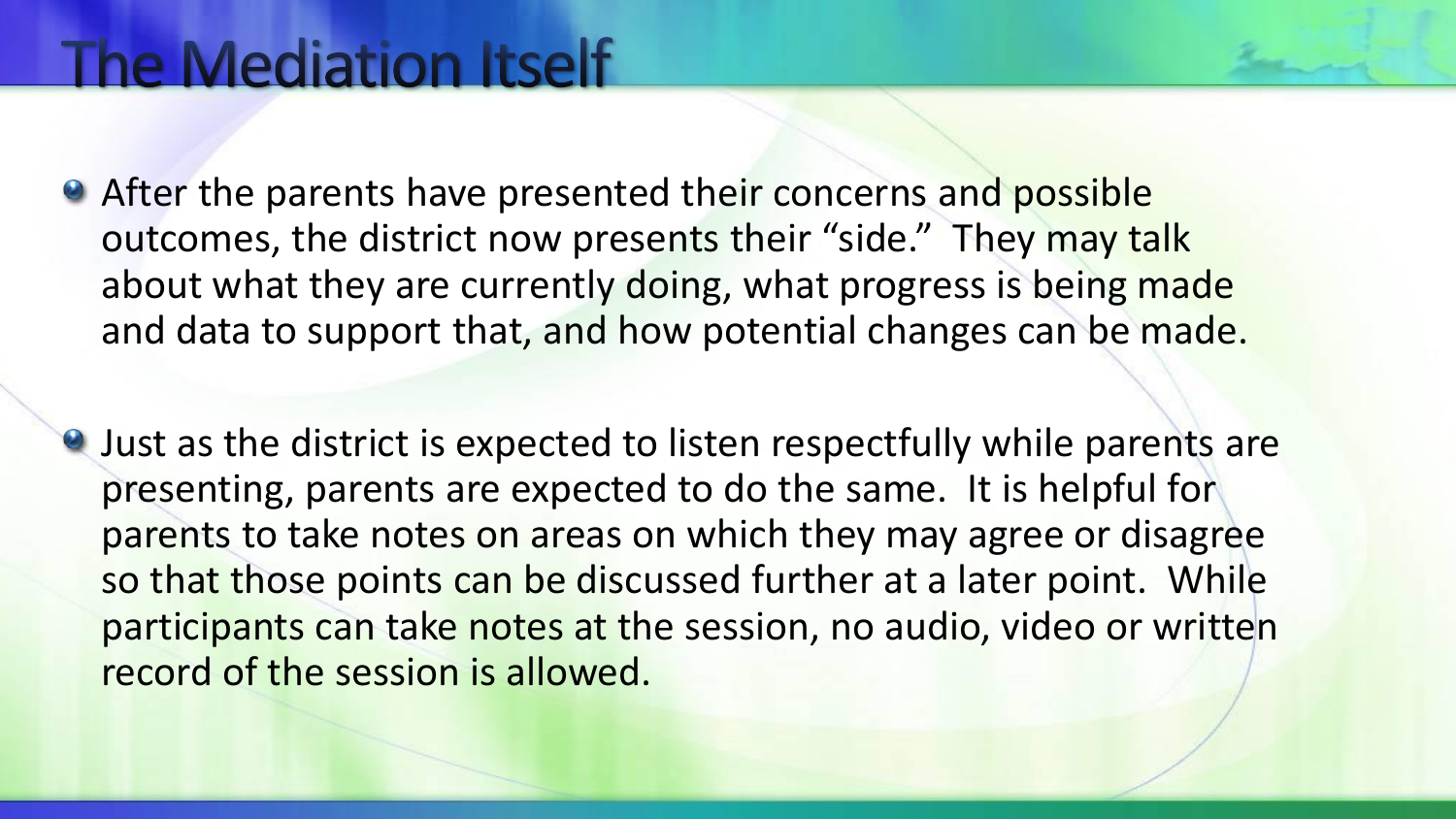**• After both sides have presented opening comments, concerns and** remarks, the mediator often asks clarifying questions. She also may develop a working list of the top concerns as expressed by the parents and district. The mediator may intervene to guide parties in discussion, to clarify what is intended, to elicit parties' best thinking, to maintain a civil process, and to reframe important questions in a way that engages people.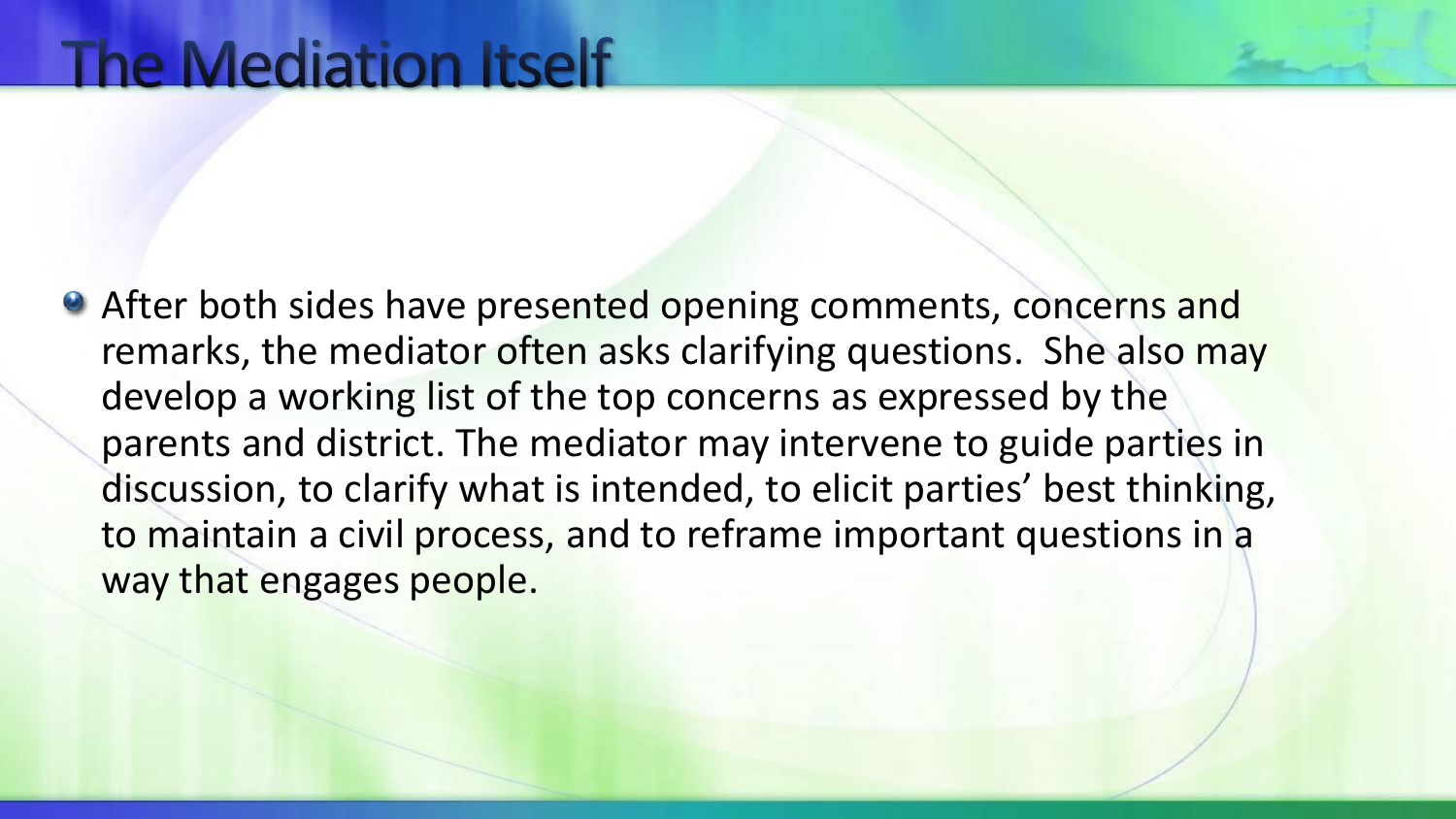**•** Sometimes, after the opening statements by the parents and the district and the mediator has focused on the issues, the mediator may ask to meet separately with both parties. This is called a caucus. The mediator often is trying to determine if there are any potential areas where the parties might be able to reach agreement. What each party discusses with the mediator in the caucus is confidential unless the party says it can be shared with the other party.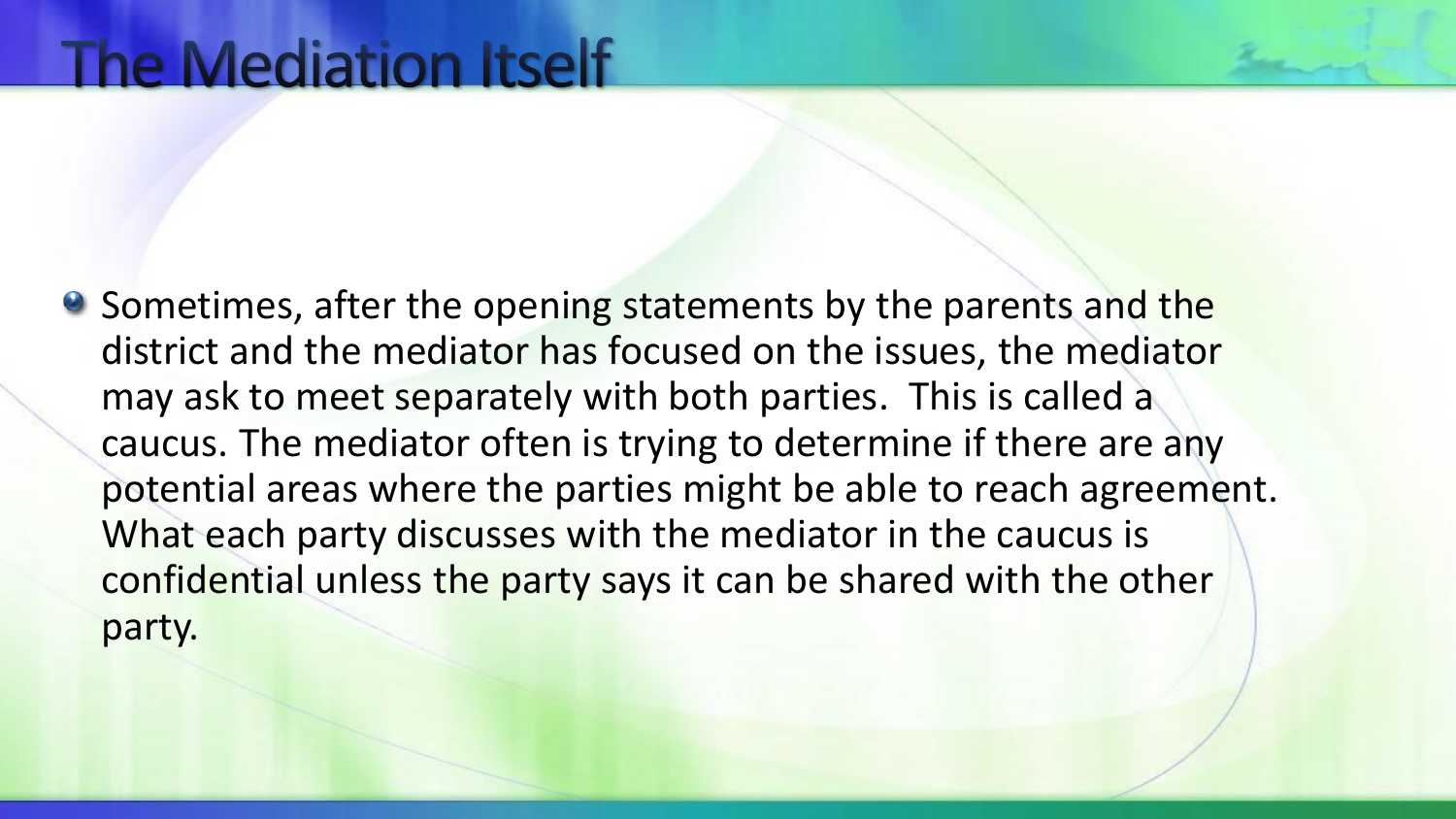• An example of a caucus situation using the first example of parents requesting a 1-1 aide for toileting:

• The district may tell the mediator in the caucus that they are willing to add an additional 3-hour staff person to the classroom. The aide would not be specifically assigned to the student but having another person may help solve the parents' concerns. If given permission by the district, this is shared with the parents for their reaction. This might involve the mediator going back and forth between the two parties several times, or sometimes both parties may reconvene to discuss this potential solution.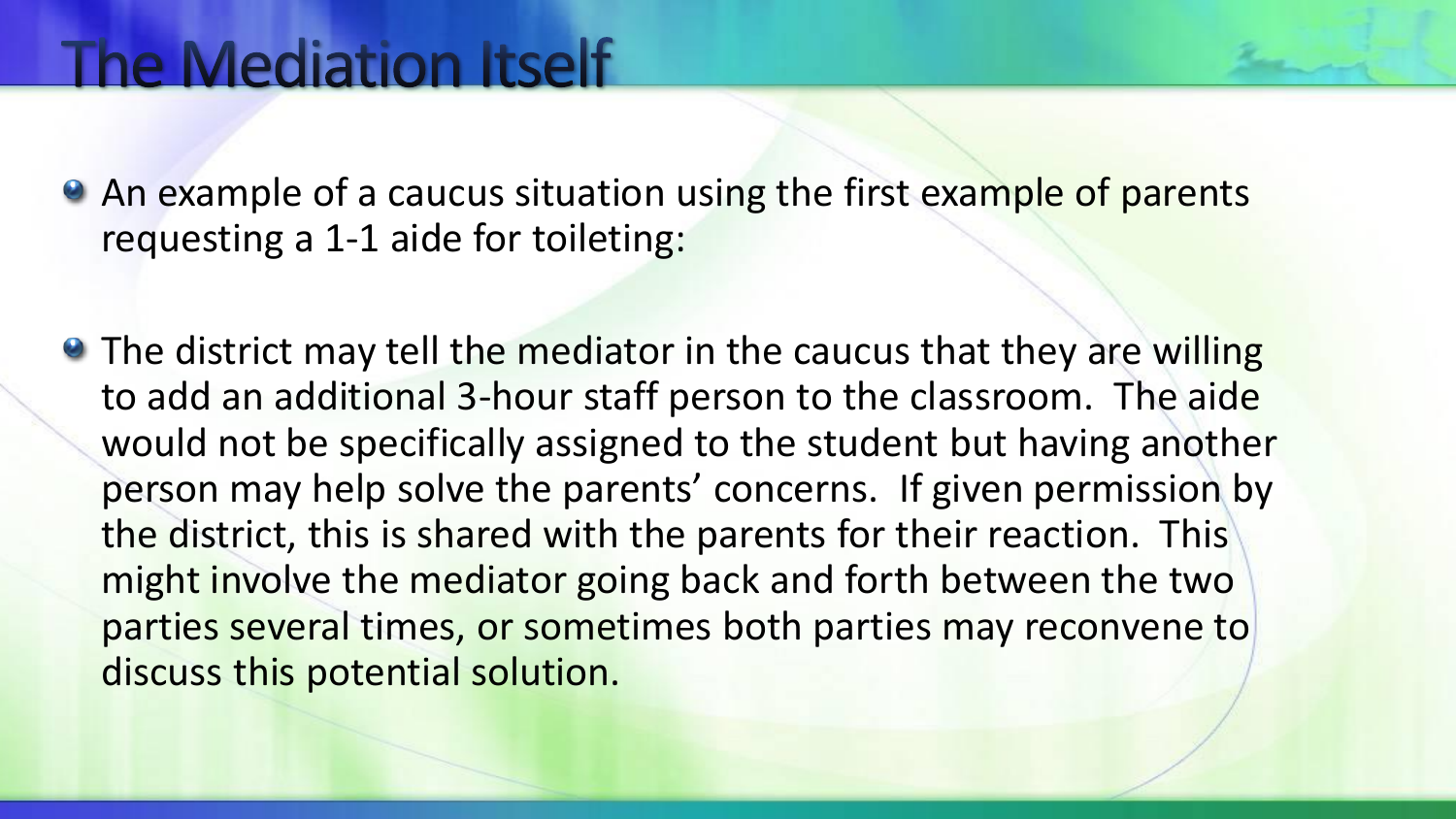- **In another caucus example: Parents are requesting Orton-Gillingham Reading** program.
- **In caucus, the district may tell the mediator that the district is willing to** investigate reading programs that incorporate more multi-sensory teaching strategies. However, the district is not willing to commit to a specific reading program.
- **•** Sometimes the mediator may come back from the caucus and tell the parents that this is all the concessions that the district is willing to make. Then parents have to decide if the proposed remedy is acceptable, or if they want to offer a different counter proposal. The parents may also decide to pursue other dispute resolution options. However, parents need to understand due process and the risks that are involved.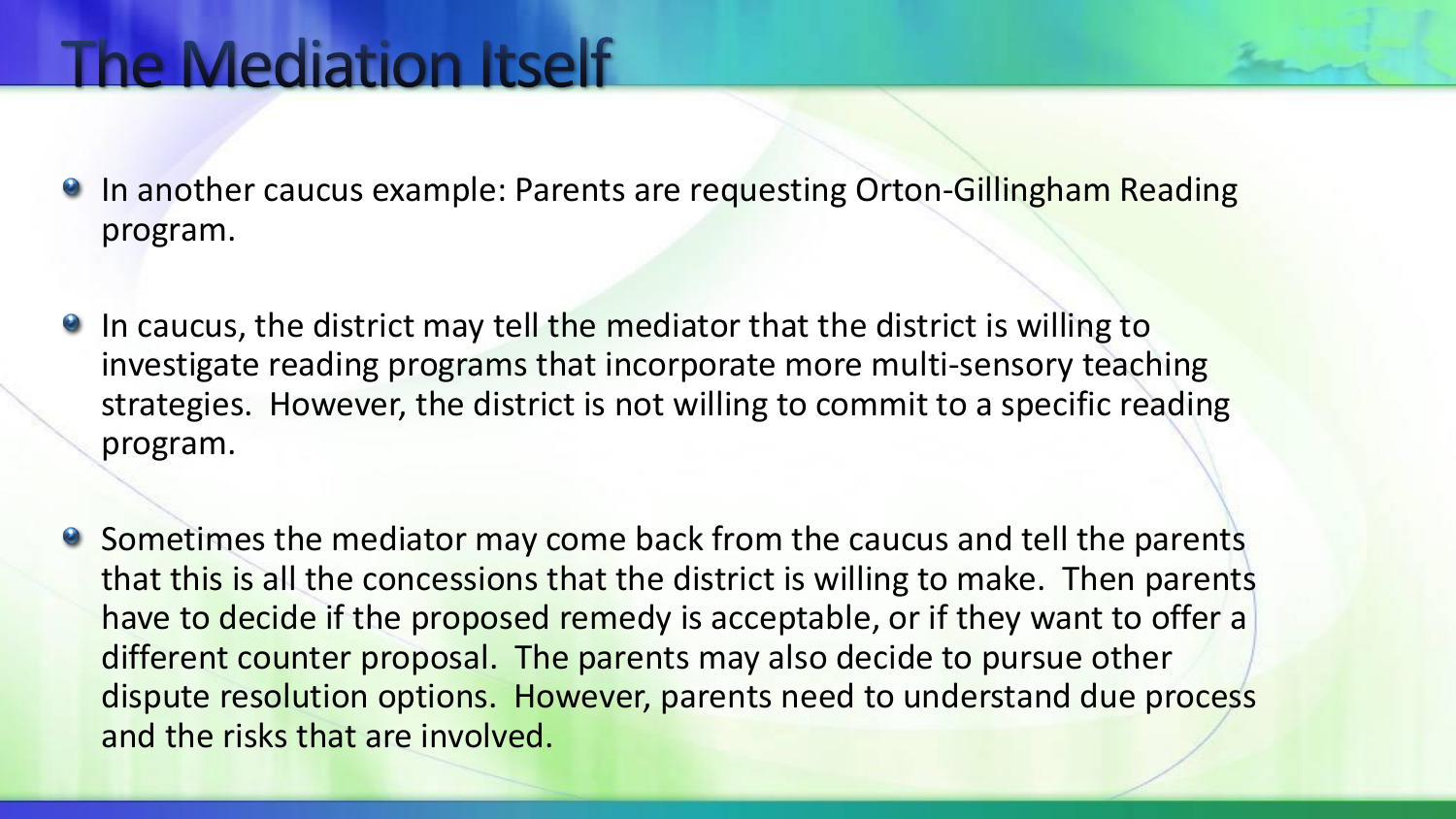- **This back-and-forth communication continues until both parties can** hopefully agree on an agreement. Sometimes, as mentioned, it is done with separate caucusing and other times within the entire group setting. At any time, parents can ask to caucus with the mediator or just between themselves. Districts can also request the same.
- If is important to remember that mediation will not always result in exactly what parents are initially requesting. That is why it is important for parents to have considered potential options that are acceptable.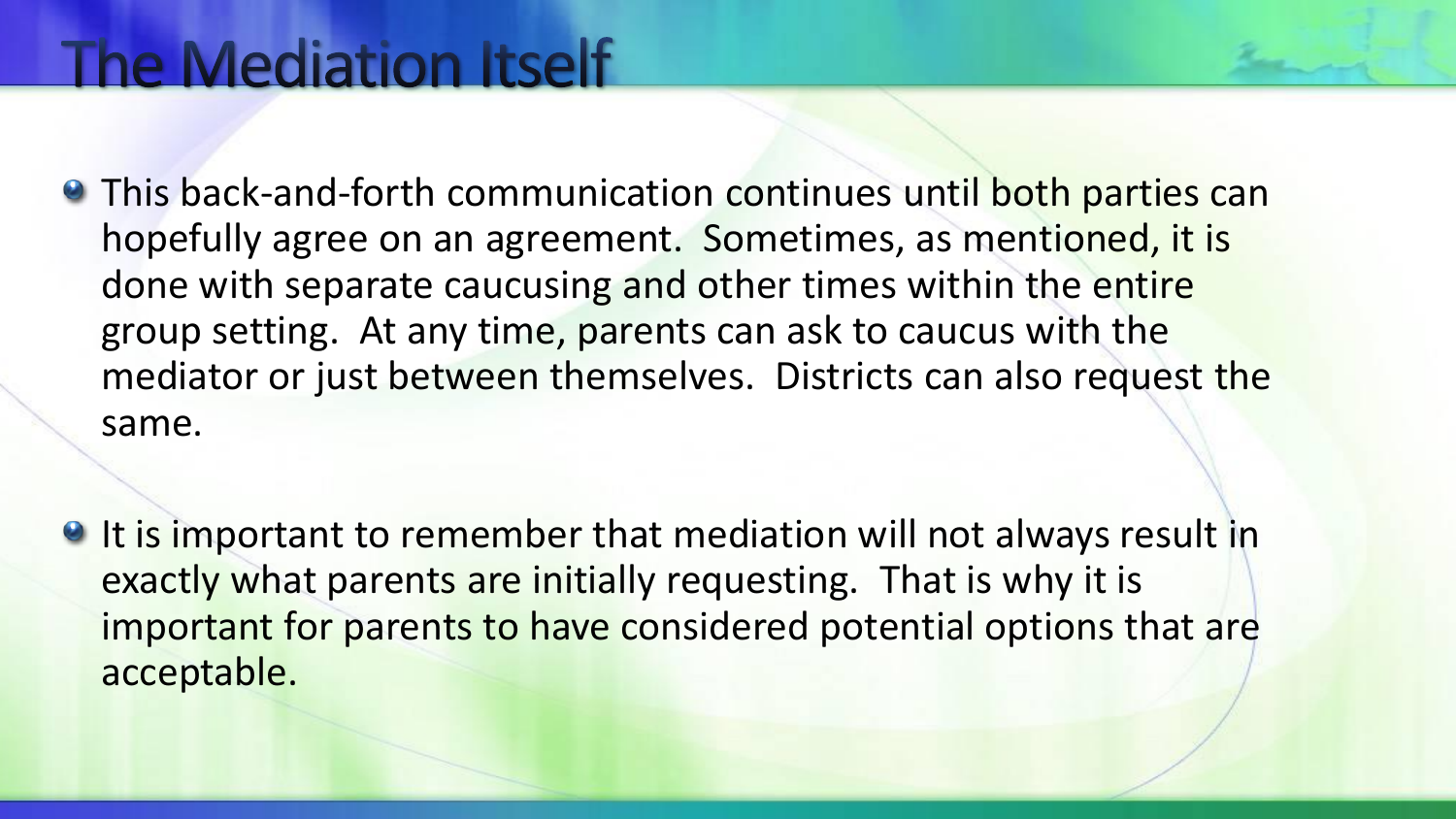#### **The Mediated Agreement**

**O** If both parties reach a verbal agreement, it is then formalized in a written mediated agreement. Sometimes, the mediator writes the agreement and sometimes the district writes it. After it is written, both parties are given a copy to review.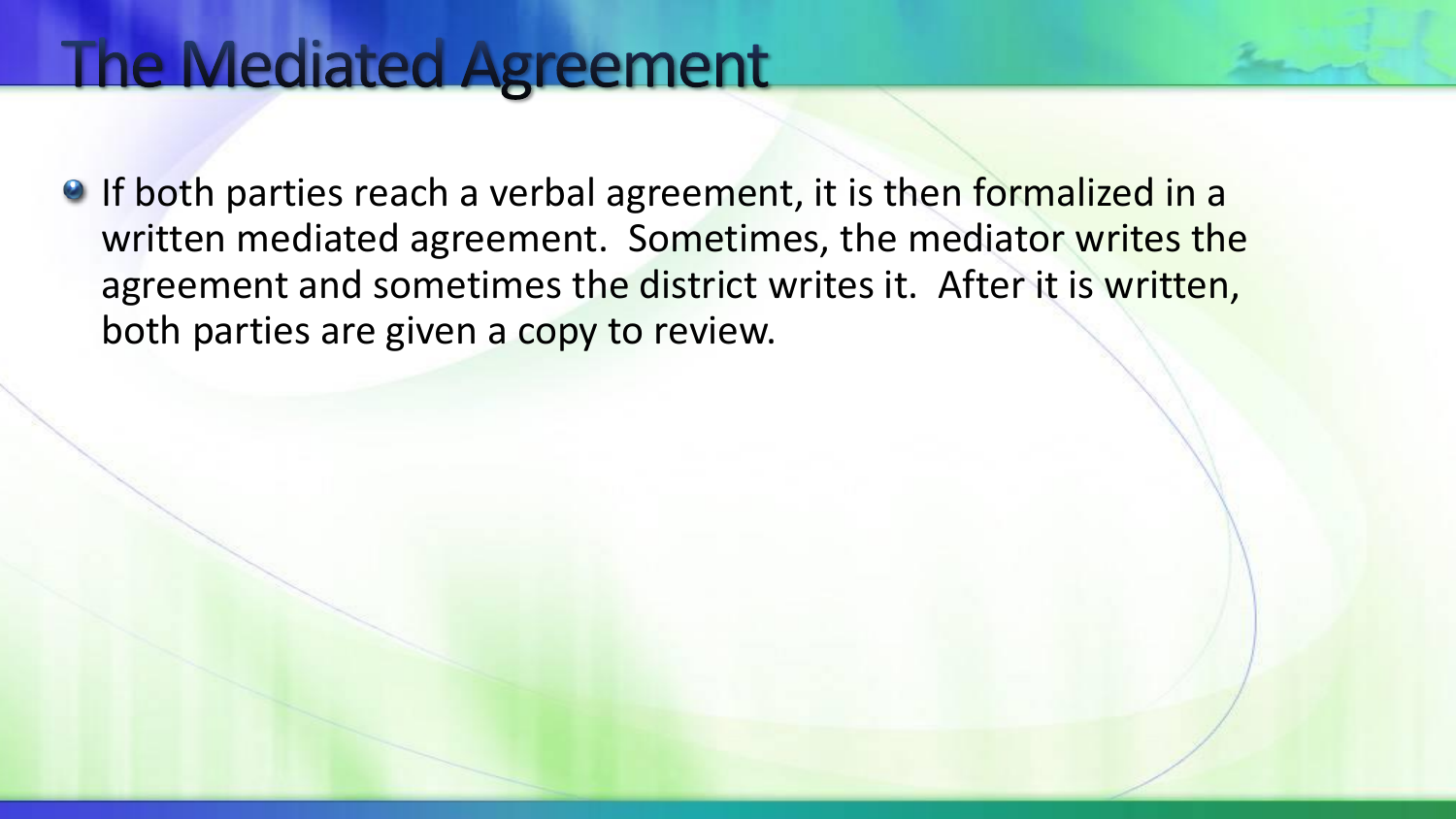#### After the Agreement Has Been Signed

- **There are different ways of formalizing the components of the** mediated agreement into the IEP. Some districts will change the IEP subject to the terms of the mediated agreement without an IEP meeting and other school districts will have an IEP meeting to formalize the components of the agreement.
- **O** If the district does have an IEP meeting, the components that were agreed upon in mediation need to be put into IEP.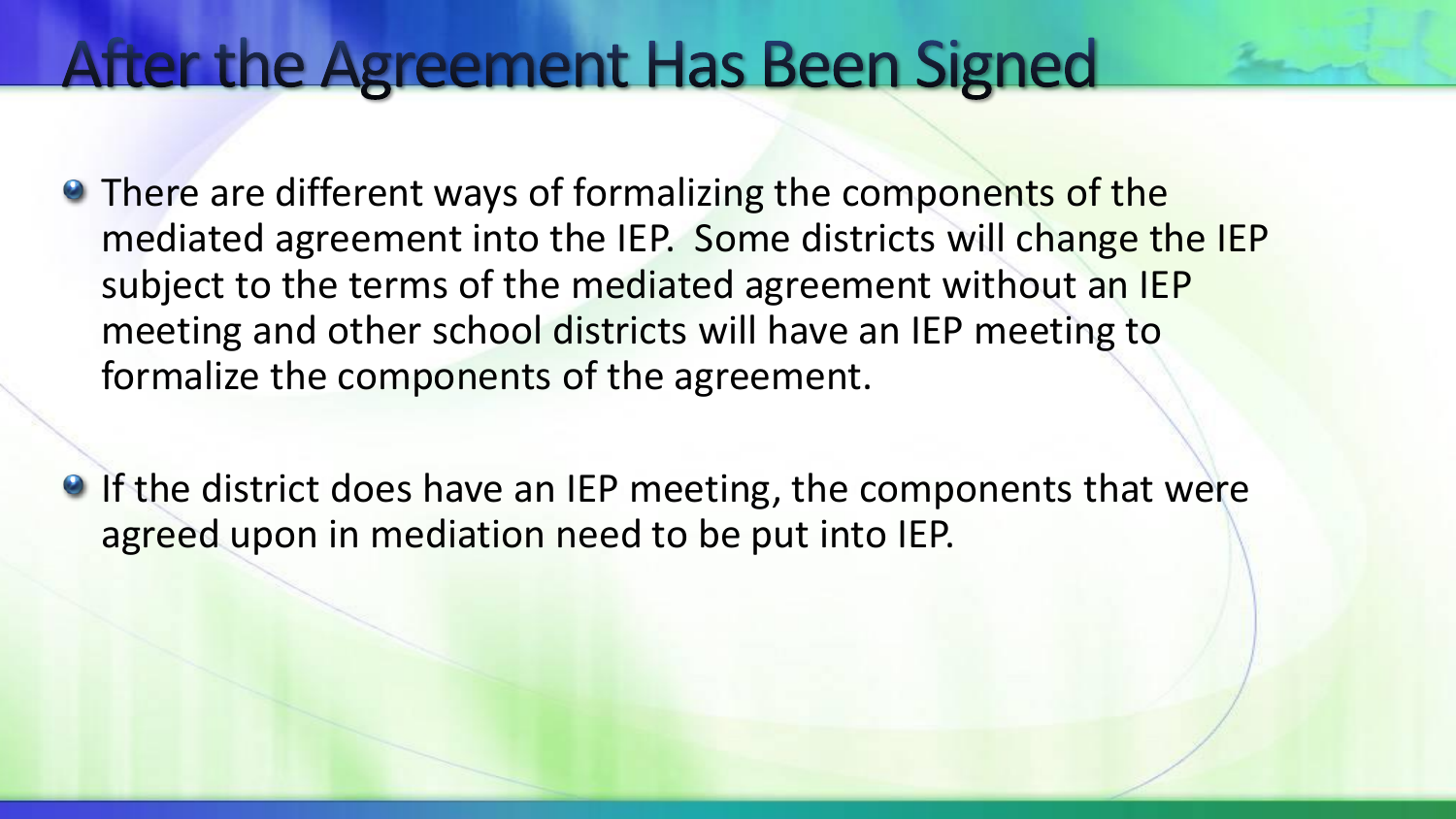**• The Wisconsin Special Education Mediation System prides itself on** the high number of mediations that reach an agreement. (2018-19 statistics)

A full agreement was reached: 81% A partial agreement was reached: 8% No agreement was reached: 11%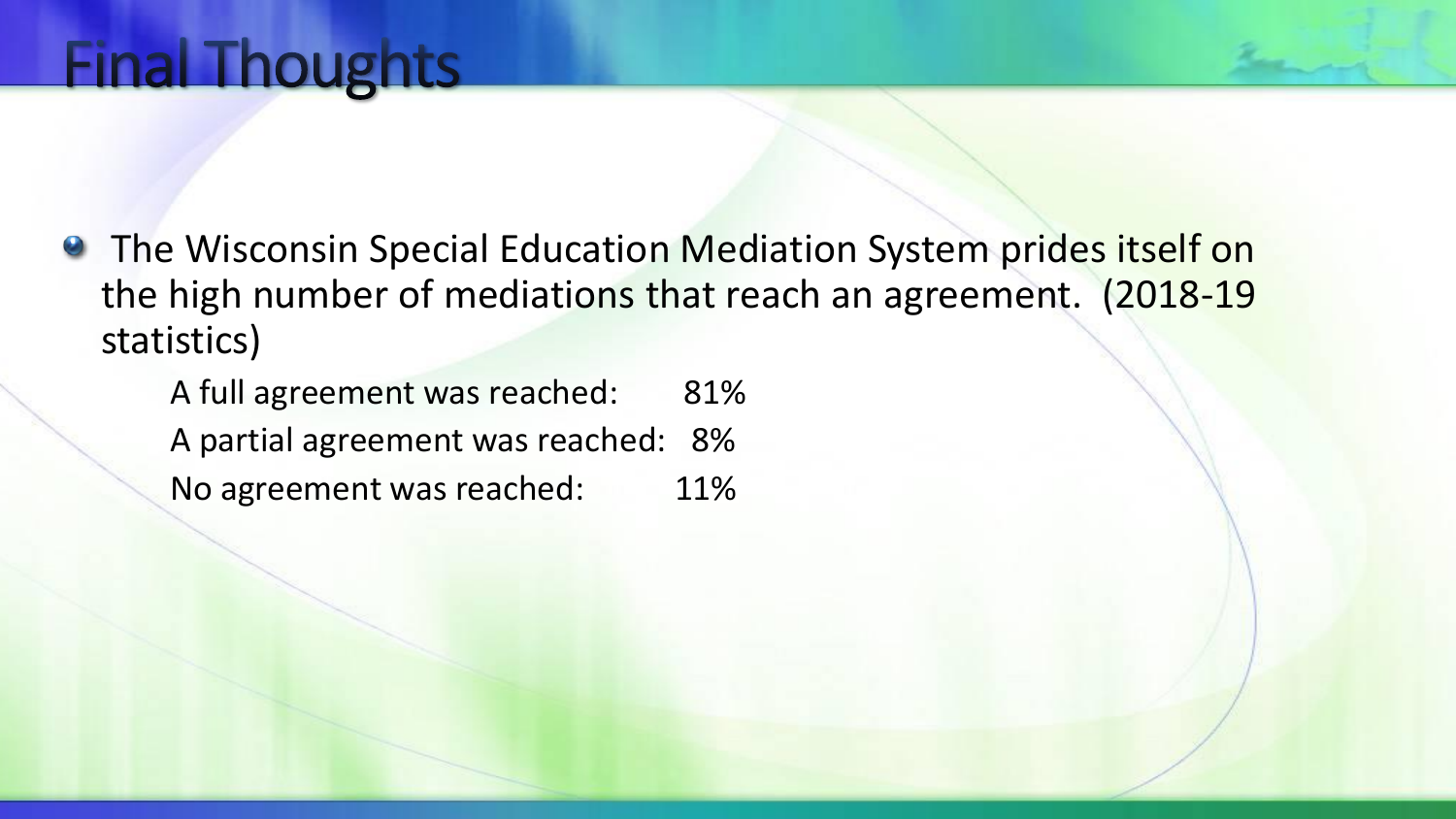### **Final Thoughts**

**In summary, successful mediations result when participants are:** 

- Mentally ready, open to fresh thinking, willing to entertain new ideas, and are prepared to see others' points of view
- Open to seeing people in a new light
- Optimistic about resolving the situation
- Willing to accept some level of compromise
- Willing to consider someone else's proposal
- Assume that all parties are operating in good faith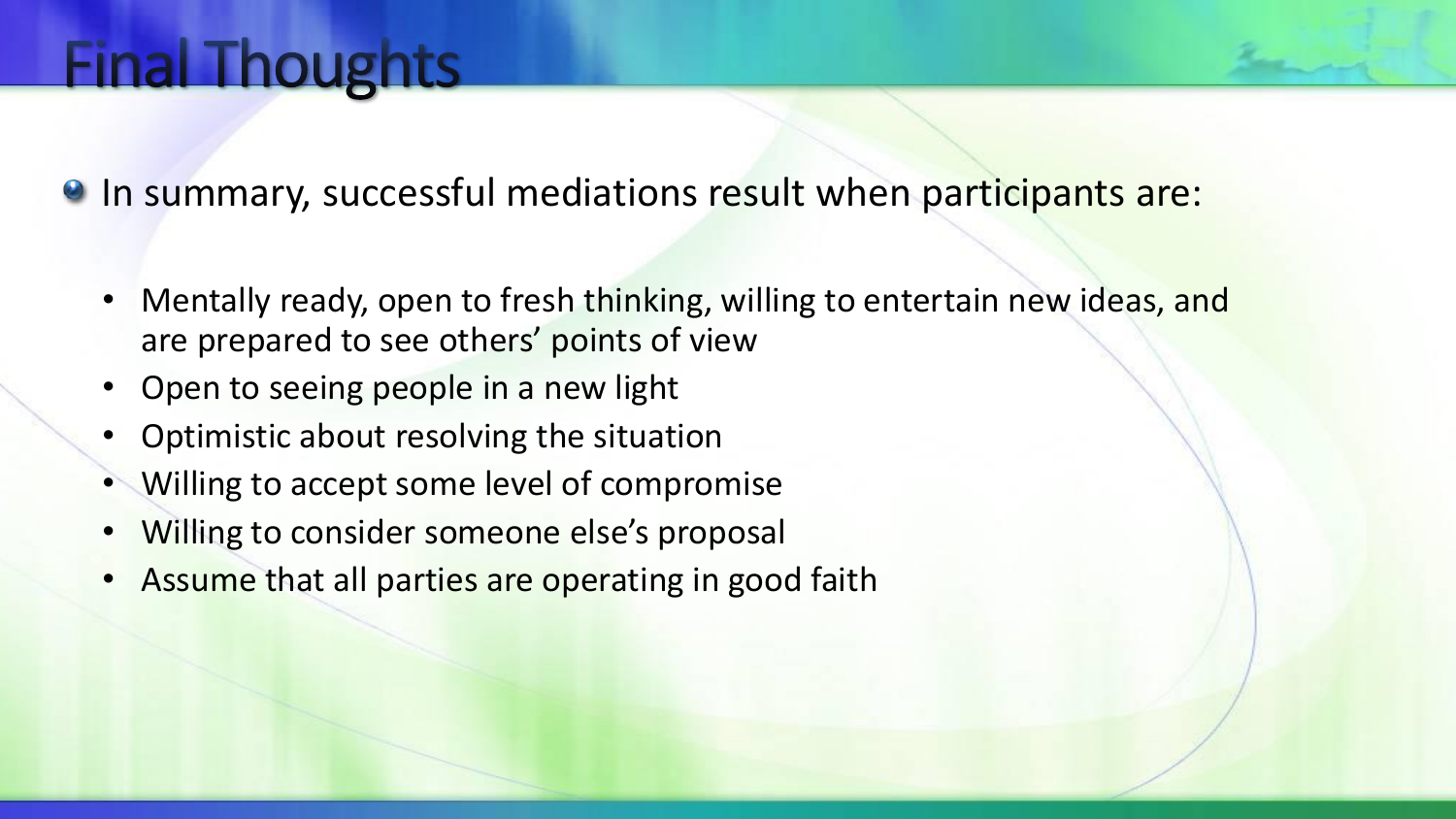#### **Final Thoughts**

Finally, all parties in the mediation will be asked to complete a confidential evaluation form. WSEMS is grant funded and that data is critical in helping maintain funding. The evaluation results also help WSEMS and the mediators make improvements.

**Contact Information:** Wendy Overturf Ed.D. Intensive Support Specialist, WI FACETS woverturf@wifacets.org